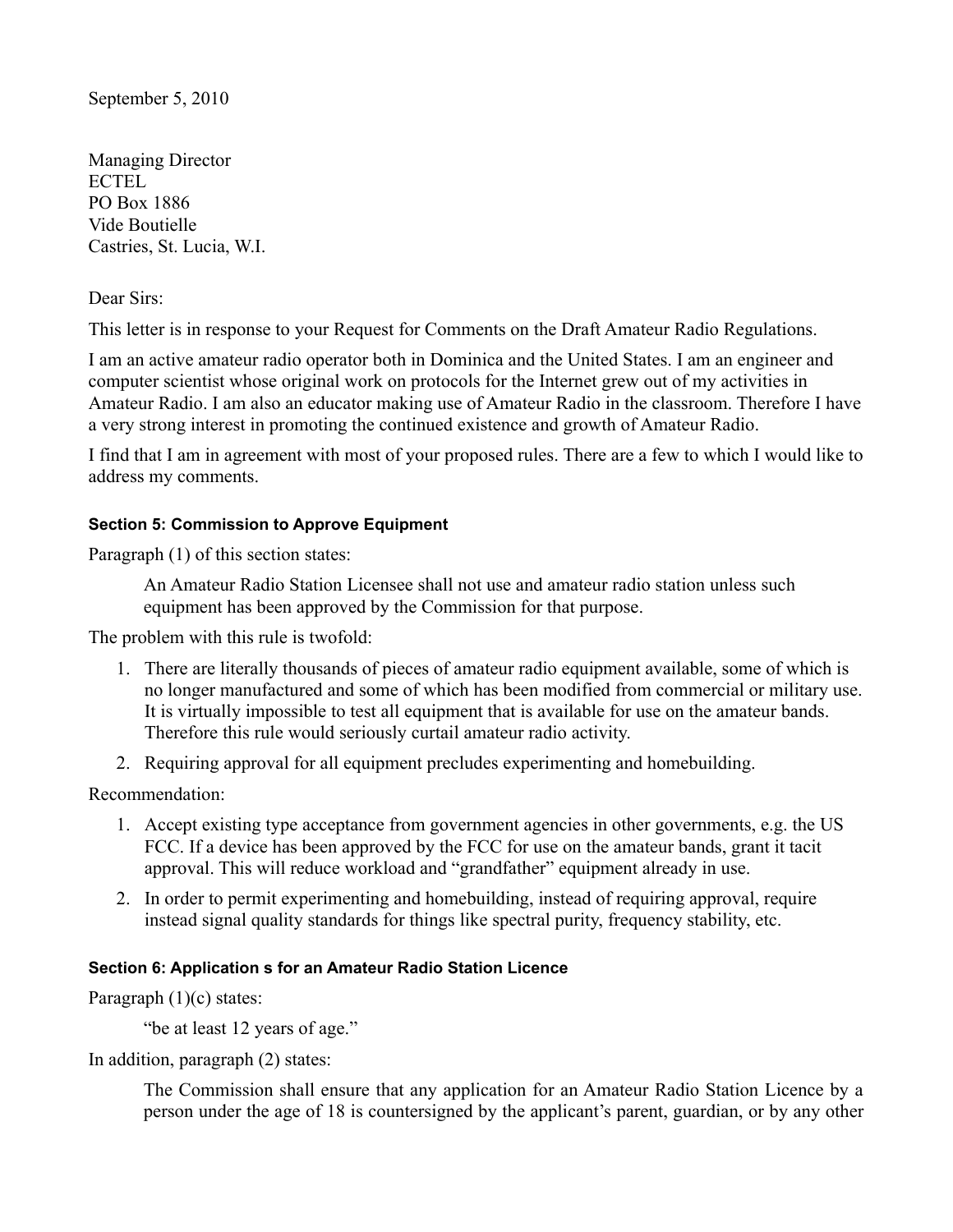person approved by the Commission for that purpose, and that person shall be responsible for ensuring compliance with the licence conditions, until the licensee has reached the age of 18.

The problem with the age limit of 12 years is that it is reasonable for amateurs under the age of 12 to operate a station properly. I am a professional educator in the United States and I actively use Amateur Radio in the classroom. Most of my students ages 10 and up earn their Amateur Radio Licence and then go on to set up a station at home, which they then use in a responsible fashion. Your rule would preclude that.

The problem with requiring a parent or guardian to assume responsibility for an Amateur under the age of 18 is that the parent is most likely not an Amateur Radio operator and thus has no background or ability to determine whether or not the station is being operated properly.

Amateur Radio has always been self-policing. The amateur community already does an excellent job of policing its operations and hams have always mentored younger hams to ensure that they learn what they need to learn in order to operate their stations safely, effectively, and courteously.

Recommendation:

Eliminate any age limit. If a young person is able to learn the material well enough to pass the test, he/she is old enough to operate a station properly. My own 10-year-old students demonstrate this every day.

## **Tables A, B, and C – Frequency Privileges**

The frequencies listed tend to be very specific. This precludes new modes and methods of operation. My recommendation is to make the spectrum allocations simpler and rely more on amateur-developed band-plans that allow for flexibility.

In addition the power levels seem arbitrary. The difference between a power level of 800W and 1500W is less than 3dB. This is not a significant difference. It would be simpler (and in keeping with activities in other countries) to use fewer different power levels, e.g. allow the General and Advanced licensees 1500W in all bands.

Likewise the difference between 50W and 100W is only 3dB. Since most commercial amateur HF transceivers put out 100W, it would be reasonable to allow Novices 100W output.

The low power levels available to the General and Advanced class licensees in the VHF and UHF spectrum precludes such modes as Earth-Moon-Earth (EME – "Moonbounce"), tropospheric scatter, meteor scatter, etc. These modes require high power in order to work. That suggests that a power level of 1500W in these bands for these modes is quite reasonable.

The tables make no mention of bands above 70cm (420MHz-450MHz). What about the 902MHz, 1.2GHz, 2.4GHz, 3.4GHz, 5.6GHz, 10GHz, 24GHz, and higher bands? Will EC hams be able to use these bands? If so, the rules should include them

Thank you for this opportunity to comment on the new proposed regulations.

Sincerely,

Brian Lloyd, WB6RQN/J79BPL US Amateur Extra 3191 Western Dr.